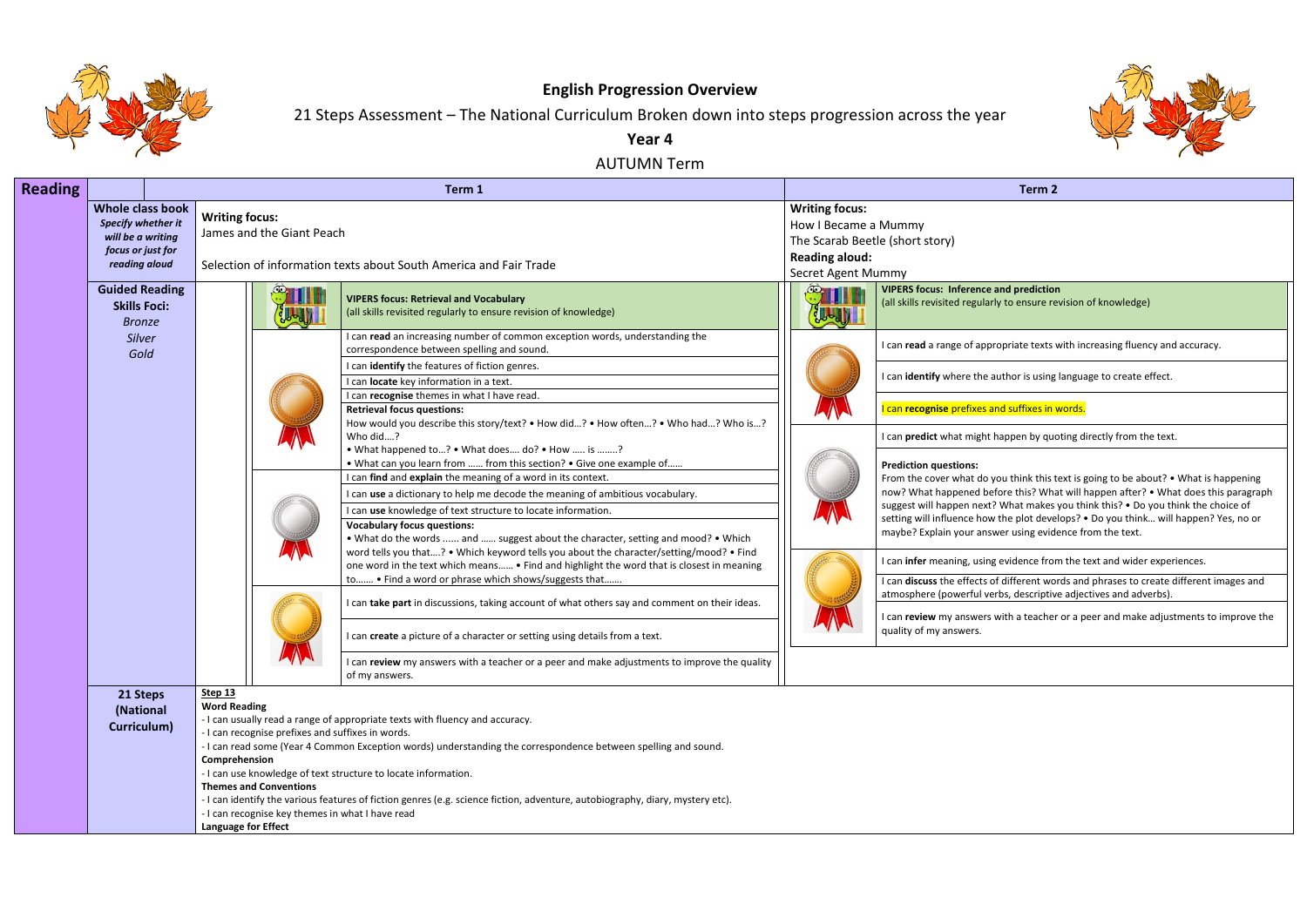I can talk about the author's choice of language and its effect on the reader in a range of texts.

**Making Inferences**

- I am continuing to talk about the effects of different words and phrases to create different images and atmosphere (powerful verbs, descriptive adjectives and adverbs).
- I can infer meaning, using evidence from the text and wider experiences.

|                                                     |                         |                              |                                                                       |                                                                                                       | - I can predict what might happen by quoting directly from the text                                  |                                                                                                    |                                                                                                          |                                                                                          |                                                                                                            |                                                                                                             |                                                                                        |                                                                                          |                                                                          |                                                                                               |                                                                                                |                    |
|-----------------------------------------------------|-------------------------|------------------------------|-----------------------------------------------------------------------|-------------------------------------------------------------------------------------------------------|------------------------------------------------------------------------------------------------------|----------------------------------------------------------------------------------------------------|----------------------------------------------------------------------------------------------------------|------------------------------------------------------------------------------------------|------------------------------------------------------------------------------------------------------------|-------------------------------------------------------------------------------------------------------------|----------------------------------------------------------------------------------------|------------------------------------------------------------------------------------------|--------------------------------------------------------------------------|-----------------------------------------------------------------------------------------------|------------------------------------------------------------------------------------------------|--------------------|
|                                                     |                         |                              |                                                                       |                                                                                                       |                                                                                                      | Term 1                                                                                             |                                                                                                          |                                                                                          |                                                                                                            |                                                                                                             |                                                                                        |                                                                                          | Term 2                                                                   |                                                                                               |                                                                                                |                    |
|                                                     |                         | Week 1<br>$(2 \text{ days})$ | Week 2                                                                | Week 3                                                                                                | Week 4                                                                                               | Week 5                                                                                             | Week 6                                                                                                   | Week 7                                                                                   | Week 8                                                                                                     | Week 1                                                                                                      | Week 2                                                                                 | Week 3                                                                                   | Week 4                                                                   | Week 5                                                                                        | Week 6                                                                                         | Week 7<br>(4 days) |
|                                                     |                         | N/A                          | The /ow/<br>sound spelled<br>'ou'.                                    | The $/u/$<br>sound<br>spelled 'ou'.                                                                   | The /i/ sound<br>spelled with a<br>′γ′.                                                              | Words with<br>endings that<br>sound like                                                           | Words with<br>endings that<br>sound like                                                                 | Challenge<br>Words                                                                       | Words with<br>the prefix 're-                                                                              | The prefix<br>'dis-'.                                                                                       | The prefix<br>'mis-'.                                                                  | Adding<br>suffixes<br>beginning                                                          | Adding<br>suffixes<br>beginning                                          | Challenge<br>Words                                                                            | The long<br>vowel/a/<br>sound                                                                  | N/A                |
|                                                     |                         |                              | mouth<br>around<br>sprout                                             | touch<br>double<br>country                                                                            | gym<br>myth<br>Egypt                                                                                 | /ze/, spelled<br>with '-sure'<br>measure                                                           | /ch/ is often<br>spelt '-ture'<br>unless the<br>root word                                                | actual<br>answer<br>bicycle<br>circle                                                    | redo<br>refresh<br>return                                                                                  | disappoint<br>disagree<br>disobey<br>disable                                                                | misbehave<br>mislead<br>misspell<br>mistake                                            | with vowel<br>letters to<br>words of<br>more than                                        | with vowel<br>letters to<br>words of<br>more than                        | centre<br>decide<br>disappear<br>early                                                        | spelled 'ai'.<br>straight<br>painter                                                           |                    |
| <b>Phonics and</b>                                  | Year 3<br><b>Revise</b> |                              | sound<br>spout<br>ouch                                                | trouble<br>young<br>cousin                                                                            | pyramid<br>mystery<br>symbol                                                                         | treasure<br>pleasure<br>enclosure                                                                  | ends in (t)ch.<br>creature                                                                               | earth<br>enough<br>fruit                                                                 | reappear<br>redecorate<br>revenge                                                                          | dislike<br>dislocate<br>disappear                                                                           | misplace<br>misread<br>mistrust                                                        | one syllable.<br>gardening                                                               | one syllable.<br>forgetting                                              | heart<br>learn<br>minute                                                                      | fainted<br>waist<br>strainer                                                                   |                    |
| spelling<br>(Linked to                              |                         |                              | hound<br>trout<br>found<br>proud                                      | enough<br>encourage<br>flourish<br>couple                                                             | synonym<br>lyrics<br>system<br>gymnastics                                                            | displeasure<br>composure<br>leisure<br>exposure                                                    | furniture<br>picture<br>nature<br>adventure                                                              | island<br>often<br>popular                                                               | review<br>replay<br>reaction<br>rebound                                                                    | disadvantage<br>disapprove<br>dislodge                                                                      | misundersta<br>nding<br>misuse<br>mislaid                                              | gardened<br>limited<br>limiting<br>developing                                            | forgotten<br>beginning<br>preferred<br>permitted                         | notice<br>regular<br>therefore                                                                | chained<br>claimed<br>failure<br>snail                                                         |                    |
| Letters and<br><b>Sounds</b><br><b>Progression</b>  |                         |                              |                                                                       |                                                                                                       |                                                                                                      | closure<br>disclosure                                                                              | capture<br>future<br>sculpture<br>fracture<br>mixture                                                    |                                                                                          |                                                                                                            |                                                                                                             |                                                                                        | developed<br>listening<br>listened<br>covered<br>covering                                | regretting<br>committed<br>forbidden<br>propelled<br>equipped            |                                                                                               | waiter                                                                                         |                    |
| and<br><b>National</b><br>Curriculum)               |                         | N/A                          | Homophones<br>accept<br>except                                        | The prefix<br>$'$ in- $'$ .<br>inactive                                                               | The prefixes<br>il-, im- and ir-.<br>illegal                                                         | The prefix<br>'sub-'.<br>submarine                                                                 | The prefix<br>'inter-'.<br>interact                                                                      | Challenge<br>Words<br>calendar                                                           | The suffix '-<br>ation' to form<br>verbs.                                                                  | The suffix '-<br>ation' to<br>form nouns.                                                                   | Adding -ly to<br>make<br>adverbs.                                                      | Adding '-ly'<br>to turn an<br>adjective<br>into an                                       | Word with<br>the 'sh'<br>sound<br>spelled ch.                            | Challenge<br>Words<br>complete                                                                | Adding the<br>suffix '-ion'.<br>expansion                                                      | N/A                |
|                                                     | Year 4                  |                              | knot<br>not<br>peace<br>piece<br>plain<br>plane<br>weather<br>whether | incorrect<br>invisible<br>insecure<br>inflexible<br>indefinite<br>inelegant<br>incurable<br>inability | illegible<br>immature<br>immortal<br>impossible<br>impatient<br>imperfect<br>irregular<br>irrelevant | subject<br>subway<br>submerge<br>subtropical<br>subdivide<br>subheading<br>substandard<br>subtitle | intercity<br>international<br>interfere<br>interview<br>intercept<br>intercom<br>internet<br>interchange | appear<br>believe<br>grammar<br>increase<br>interest<br>opposite<br>straight<br>strength | information<br>sensation<br>preparation<br>vibration<br>decoration<br>donation<br>duration<br>registration | adoration<br>admiration<br>coronation<br>detonation<br>observation<br>location<br>generation<br>exploration | sadly<br>completely<br>wildly<br>bravely<br>gently<br>foolishly<br>proudly<br>horribly | adverb.<br>usually<br>finally<br>beautifully<br>thoughtfully<br>wonderfully<br>carefully | chef<br>chalet<br>machine<br>brochure<br>parachute<br>chute<br>chaperone | continue<br>experiment<br>famous<br>favourite<br>February<br>naughty<br>material<br>knowledge | extension<br>comprehensi<br>on<br>tension<br>suspension<br>exclusion<br>provision<br>explosion |                    |
|                                                     |                         |                              |                                                                       | inadequate                                                                                            | irresponsible                                                                                        | submit                                                                                             | interface                                                                                                | women                                                                                    | population<br>determination                                                                                | combination<br>illustration                                                                                 | nervously<br>happily                                                                   | faithfully<br>peacefully<br>cruelly<br>generally                                         | chandelier<br>crochet<br>quiche                                          | remember                                                                                      | erosion<br>invasion                                                                            |                    |
| <b>Spelling - 21 Steps</b><br>(National Curriculum) |                         | Step 13                      | - I understand the basic rules for singular and plural nouns.         |                                                                                                       |                                                                                                      |                                                                                                    |                                                                                                          |                                                                                          |                                                                                                            |                                                                                                             |                                                                                        |                                                                                          |                                                                          |                                                                                               |                                                                                                |                    |

**Linked to Phonics and Reading progression**

- I can apply rules when using an apostrophe for possession.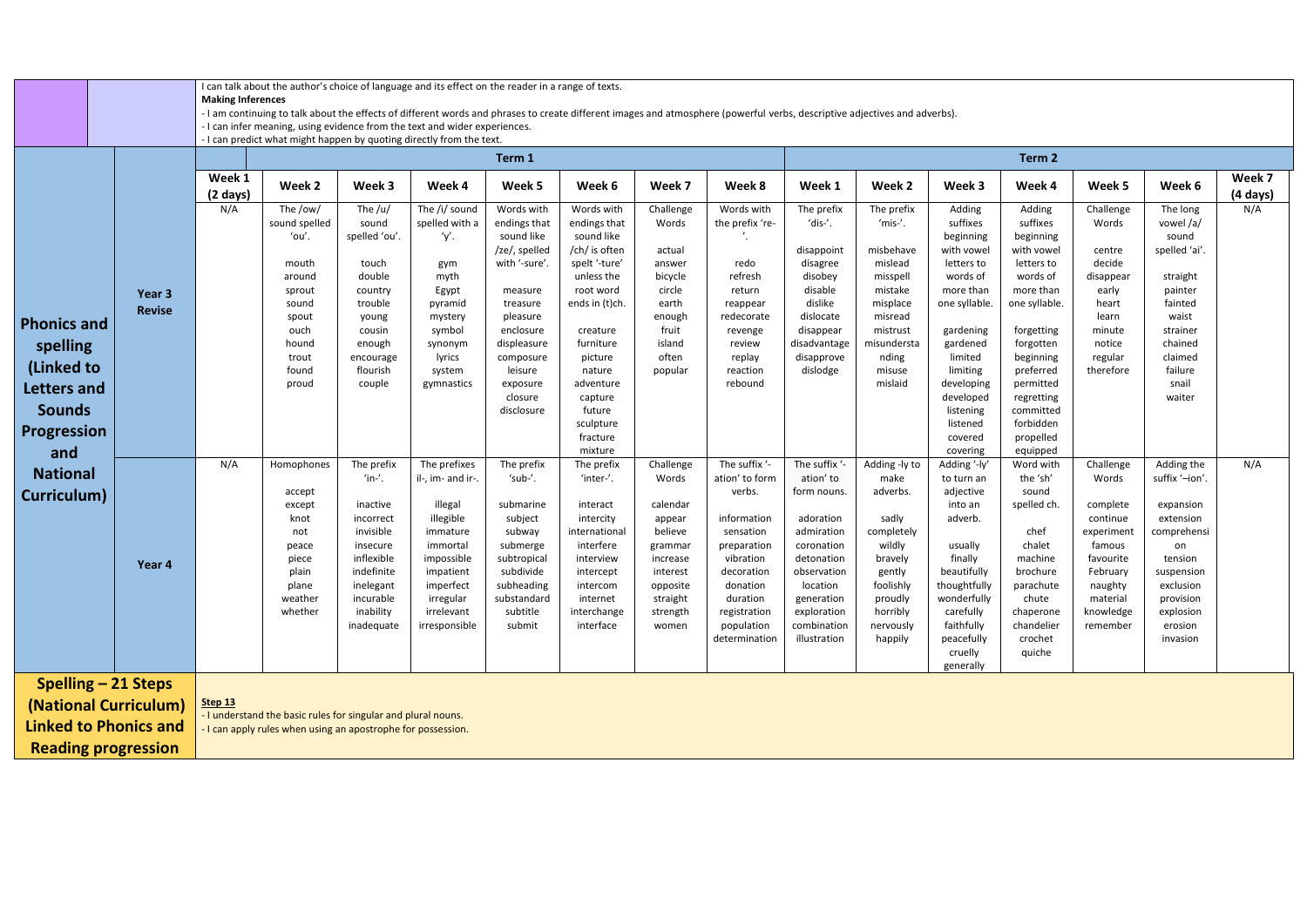|                                                                              |                                                                                                                                                                                                                                                                                                                                                                                                                                                                                                                                                                                                                                                                                                                                                                                                                                                                                                                                                                                                                                                                                                                                                                                                                                                                                                                                                                                                                                                                                                                                                      |                                                                                                                                                                                                                                                                                                                                                                                                                                                                                                                                                                                                                                                                                                                                                                                                                                                                                                                                                                                                                                                                                                                                                                                                                                                                                                                                                                                                                                                                                                                                                                                                                          |        | Term 1 - Food Glorious Food!                             |        |        |                                                   |        |        |                                            |                                                                   | Term 2 – Ancient Egypt                                                                                    |        |                         |                                      |
|------------------------------------------------------------------------------|------------------------------------------------------------------------------------------------------------------------------------------------------------------------------------------------------------------------------------------------------------------------------------------------------------------------------------------------------------------------------------------------------------------------------------------------------------------------------------------------------------------------------------------------------------------------------------------------------------------------------------------------------------------------------------------------------------------------------------------------------------------------------------------------------------------------------------------------------------------------------------------------------------------------------------------------------------------------------------------------------------------------------------------------------------------------------------------------------------------------------------------------------------------------------------------------------------------------------------------------------------------------------------------------------------------------------------------------------------------------------------------------------------------------------------------------------------------------------------------------------------------------------------------------------|--------------------------------------------------------------------------------------------------------------------------------------------------------------------------------------------------------------------------------------------------------------------------------------------------------------------------------------------------------------------------------------------------------------------------------------------------------------------------------------------------------------------------------------------------------------------------------------------------------------------------------------------------------------------------------------------------------------------------------------------------------------------------------------------------------------------------------------------------------------------------------------------------------------------------------------------------------------------------------------------------------------------------------------------------------------------------------------------------------------------------------------------------------------------------------------------------------------------------------------------------------------------------------------------------------------------------------------------------------------------------------------------------------------------------------------------------------------------------------------------------------------------------------------------------------------------------------------------------------------------------|--------|----------------------------------------------------------|--------|--------|---------------------------------------------------|--------|--------|--------------------------------------------|-------------------------------------------------------------------|-----------------------------------------------------------------------------------------------------------|--------|-------------------------|--------------------------------------|
| <b>Writing</b>                                                               | Week 1<br>$(2 \text{ days})$                                                                                                                                                                                                                                                                                                                                                                                                                                                                                                                                                                                                                                                                                                                                                                                                                                                                                                                                                                                                                                                                                                                                                                                                                                                                                                                                                                                                                                                                                                                         | Week 2                                                                                                                                                                                                                                                                                                                                                                                                                                                                                                                                                                                                                                                                                                                                                                                                                                                                                                                                                                                                                                                                                                                                                                                                                                                                                                                                                                                                                                                                                                                                                                                                                   | Week 3 | Week 4                                                   | Week 5 | Week 6 | Week 7                                            | Week 8 | Week 1 | Week 2                                     | Week 3                                                            | Week 4                                                                                                    | Week 5 | Week 6                  | Week 7<br>$(4 \text{ days})$         |
| <b>Genre/Composition</b>                                                     | <b>James and the Giant</b><br>Peach<br><b>Character Descriptions</b>                                                                                                                                                                                                                                                                                                                                                                                                                                                                                                                                                                                                                                                                                                                                                                                                                                                                                                                                                                                                                                                                                                                                                                                                                                                                                                                                                                                                                                                                                 |                                                                                                                                                                                                                                                                                                                                                                                                                                                                                                                                                                                                                                                                                                                                                                                                                                                                                                                                                                                                                                                                                                                                                                                                                                                                                                                                                                                                                                                                                                                                                                                                                          |        | <b>James and the Giant Peach</b><br><b>Diary Writing</b> |        |        | <b>James and the Giant Peach</b><br><b>Poetry</b> |        |        | <b>Instructions</b><br>How to make a mummy |                                                                   | <b>Narrative Writing</b><br><b>Ancient Egyptian Adventure Story</b>                                       |        | <b>Newspaper Report</b> | <b>Finding Tutankhamun's</b><br>tomb |
| <b>Genre specific coverage</b>                                               | Discussing /<br>$\bullet$                                                                                                                                                                                                                                                                                                                                                                                                                                                                                                                                                                                                                                                                                                                                                                                                                                                                                                                                                                                                                                                                                                                                                                                                                                                                                                                                                                                                                                                                                                                            | Discussing / recording ideas.<br>Features of poetry: alliteration,<br>• Use of precise<br>Use of paragraphs around a theme.<br>recording ideas.<br>rhymes, rhythm (syllables), similes,<br>imperatives (bossy<br>Using inverted commas to punctuate<br>Fronted adverbials to express time<br>Revision of writing<br>onomatopoeia, hyperbole<br>verbs).<br>and cause (using conjunctions).<br>direct speech.<br>non-negotiables<br>Appropriate use of pronouns.<br>Composing and rehearsing sentences<br>Adverbial phrases<br>Sentence structure /<br>$\bullet$<br>$\bullet$<br>$\bullet$<br>(major focus on<br>orally.<br>complex sentences.<br>Use of paragraphs around a theme.<br>Varying sentence structure.<br>handwriting, CL,<br>Assess the effectiveness of own and<br>• Fronted adverbials<br>Focus on editing - particularly E1 and<br>$\bullet$<br>Appropriate choice of pronoun to<br>punctuation).<br>to explain how,<br>others writing and suggest<br>E2 (punctuation, spelling,<br>avoid repetition.<br>Word classes and<br>when and where.<br>improvements.<br>vocabulary).<br>Assess others writing (book review of<br>revision of language<br>Reading aloud to a group or class<br>Dictionary / thesaurus work.<br>Ancient Egyptian Adventure Stories).<br>through colour.<br>using the appropriate intonation and<br>Expanded noun<br>control the tone and volume<br>$phrases -$<br>highlighting the<br>comma to separate<br>two or more<br>adjectives.<br>Fronted adverbials-<br>highlighting the<br>comma after the<br>fronted adverbial.<br>Apostrophes for<br>possession.<br>Possessive pronouns. |        |                                                          |        |        |                                                   |        |        |                                            | Connectives.<br>speech.<br>possession.<br>Possessive<br>pronouns. | Use of paragraphs<br>around a theme.<br>Using inverted<br>commas to<br>punctuate direct<br>Apostrophe for |        |                         |                                      |
| <b>Writing:</b><br>(Including EGPS)<br><b>21 Steps (National Curriculum)</b> | Step 13<br>Handwriting<br>- I can write capital letters and digits of the correct size, orientation and relationship to one another and to lower case letters.<br>- I can use spacing between words that reflects the size of the letters.<br>Composition<br>Working towards:<br>- I can talk about a genre of writing identifying is structure, vocabulary and grammar.<br>- I can discuss and record my ideas.<br>- I can compose and rehearse sentences orally improving them through a range of varied and rich vocabulary and range of sentence structures.<br>- I can organise my writing in paragraphs around a theme.<br>- I can use the features of non-narrative material.<br>- I can create settings, characters and plot in narrative writing.<br>- I can write in a variety of genre.<br>- I can proof read my work to check for spelling, grammar and punctuation errors.<br>- I can assess the effectiveness of my own and others writing.<br>- I can propose changes to grammar and vocabulary to improve consistency including the accuracy of pronouns.<br>- I can read aloud to a group or class using the appropriate intonation and control the tone and volume so that the meaning is clear.<br>- I can evaluate what I have written with the teacher or another pupil.<br><b>Vocabulary and Grammar</b><br>- I can explain what the present perfect form of verbs means.<br>- I can express time, place and cause using conjunctions (when, before, after).<br>- I can identify the main clauses in sentences I have written. |                                                                                                                                                                                                                                                                                                                                                                                                                                                                                                                                                                                                                                                                                                                                                                                                                                                                                                                                                                                                                                                                                                                                                                                                                                                                                                                                                                                                                                                                                                                                                                                                                          |        |                                                          |        |        |                                                   |        |        |                                            |                                                                   |                                                                                                           |        |                         |                                      |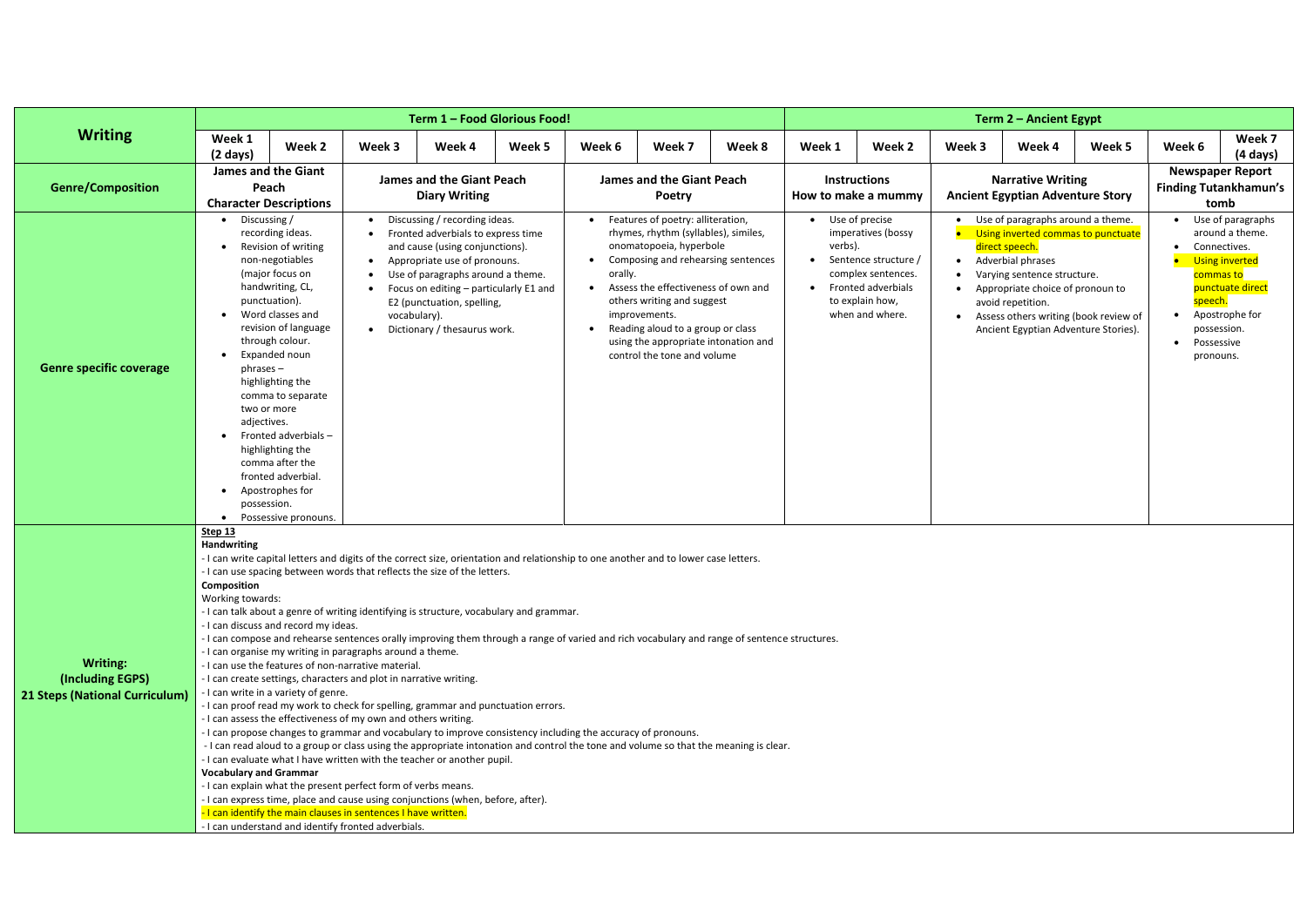| - I am developing my use of specific nouns and powerful verbs.          |
|-------------------------------------------------------------------------|
| - I am beginning to use a dictionary to check the meaning of new words. |
| - I am becoming familiar with using a thesaurus to expand vocabulary.   |
| - I am using a range of nouns or pronouns.                              |
| Punctuation                                                             |
| - I can use inverted commas to punctuate direct speech.                 |
| - I can apply rules when using an apostrophe for possession.            |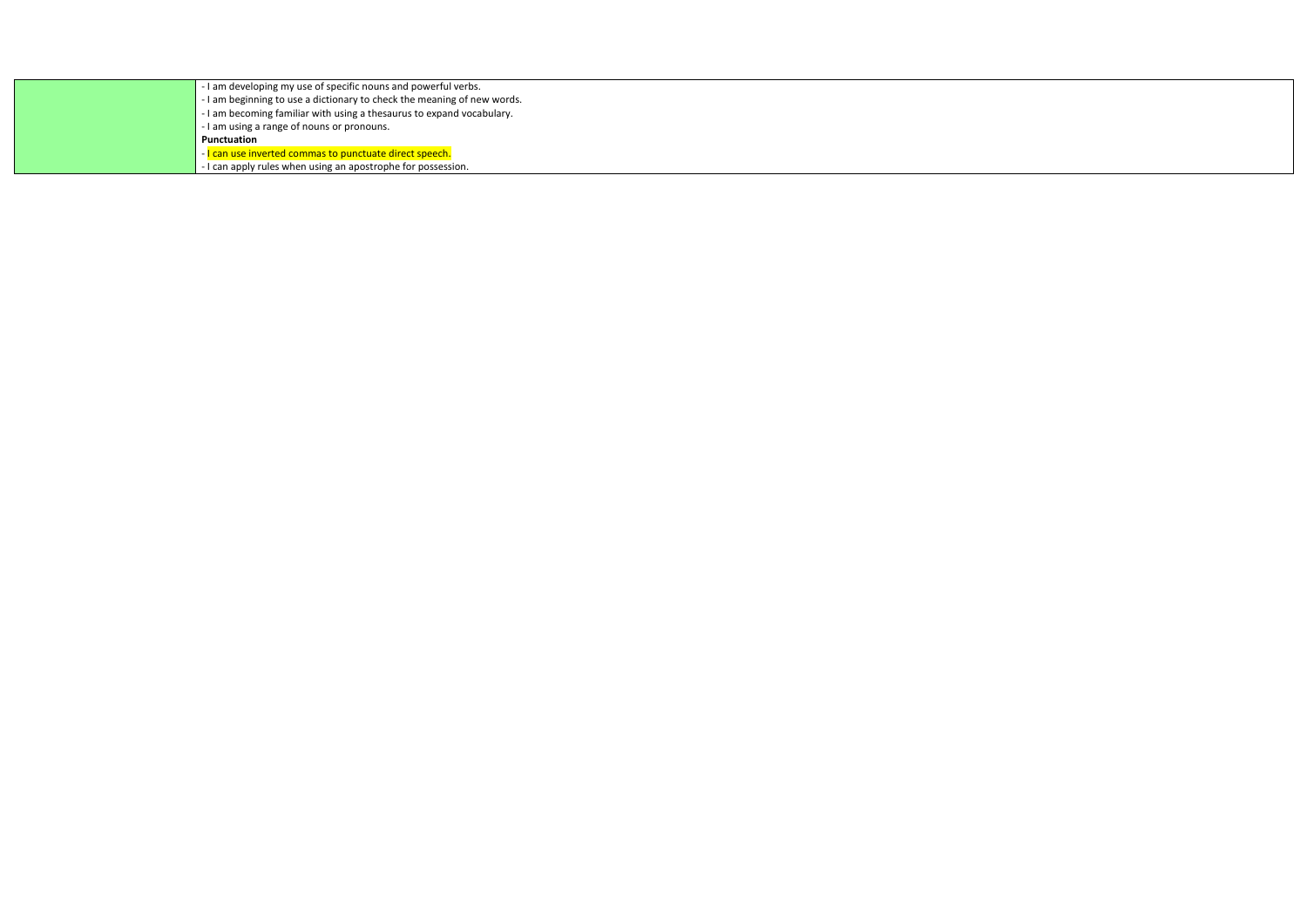|                |                                                                                                                          |                                                                                         | <b>English Coverage</b><br>Year 4<br><b>SPRING Term</b>                                                                                                                                                                                                                                                                                                                                                              |                                                                                               |                                                                                                                                                                           |
|----------------|--------------------------------------------------------------------------------------------------------------------------|-----------------------------------------------------------------------------------------|----------------------------------------------------------------------------------------------------------------------------------------------------------------------------------------------------------------------------------------------------------------------------------------------------------------------------------------------------------------------------------------------------------------------|-----------------------------------------------------------------------------------------------|---------------------------------------------------------------------------------------------------------------------------------------------------------------------------|
| <b>Reading</b> |                                                                                                                          |                                                                                         | Term <sub>3</sub>                                                                                                                                                                                                                                                                                                                                                                                                    |                                                                                               | Term 4                                                                                                                                                                    |
|                | <b>Whole</b><br>class book<br><b>Specify</b><br>whether it<br>will be a<br>writing focus<br>or just for<br>reading aloud | <b>Writing focus:</b><br><b>Reading:</b><br>Leaf                                        | Selection of information texts about the Polar Regions                                                                                                                                                                                                                                                                                                                                                               | <b>Writing focus:</b><br>The Promise<br><b>Reading:</b><br>The Colour of Home<br>The Varmints |                                                                                                                                                                           |
|                | <b>Guided</b><br><b>Reading</b><br><b>Skills Foci:</b>                                                                   |                                                                                         | <b>VIPERS focus: Explain and Retrieval</b><br>(all skills revisited regularly to ensure revision of knowledge)                                                                                                                                                                                                                                                                                                       |                                                                                               | <b>VIPERS focus: Summarise and inference</b><br>(all skills revisited regularly to ensure revis                                                                           |
|                | <b>Bronze</b><br>Silver                                                                                                  |                                                                                         | I can read a range of appropriate texts fluently and accurately, including exception words.                                                                                                                                                                                                                                                                                                                          |                                                                                               | I can use syllables to read unknown polysy<br>and suffixes (un-impor-tant).                                                                                               |
|                | Gold                                                                                                                     |                                                                                         | I can skim and scan to identify key ideas and answer questions from a text.<br>I can identify the structures and features of a range of non-fiction texts.                                                                                                                                                                                                                                                           |                                                                                               | I can identify the similarities and differenc                                                                                                                             |
|                |                                                                                                                          |                                                                                         | I can refer to the text to support opinions and predictions (sum up what I have found/                                                                                                                                                                                                                                                                                                                               |                                                                                               | I can order events in a text.                                                                                                                                             |
|                |                                                                                                                          |                                                                                         | discussed/thought about; make a point/state my thoughts and ideas; find evidence in and/or<br>around the text to support my views).                                                                                                                                                                                                                                                                                  |                                                                                               | I can summarise the main points in a text.                                                                                                                                |
|                |                                                                                                                          |                                                                                         | I can read between the lines, using clues from action, dialogue and description to interpret<br>meaning and/or explain what characters are thinking/ feeling and the way they act.<br><b>Explain focus questions:</b><br>Why is the text arranged in this way? • What structures has the author used? • What is the<br>purpose of this text feature? • Is the use of  effective? • The mood of the character changes |                                                                                               | <b>Summarise Questions</b><br>Can you number these events 1-5 in the of<br>? • What was the first thing that happe<br>the opening/middle/end of the story? • In<br>story? |
|                |                                                                                                                          |                                                                                         | throughout the text. Find and copy the phrases which show this. • What is the author's point of<br>view? • What affect does  have on the audience? • How does the author engage the reader<br>here? • Which words and phrases did  effectively? • Which section was the most                                                                                                                                         |                                                                                               | I can refer to the text to support opinions<br>discussed/thought about; make a point/st<br>around the text to support my views)                                           |
|                |                                                                                                                          |                                                                                         | interesting/exciting part? • How are these sections linked?                                                                                                                                                                                                                                                                                                                                                          |                                                                                               | I can infer and deduce meaning based on                                                                                                                                   |
|                |                                                                                                                          |                                                                                         | can compare key themes across different books<br>I can justify my opinion about a text.                                                                                                                                                                                                                                                                                                                              |                                                                                               | Inference focus questions:<br>Find and copy a group of words which sho<br>How does this paragraph suggest this? • H<br>. How can you tell that . What impress             |
|                |                                                                                                                          |                                                                                         | can review my answers with a teacher or a peer and make adjustments to improve the quality<br>of my answers.                                                                                                                                                                                                                                                                                                         |                                                                                               | voice\ might these characters use? . What<br>I confidently discuss the effects of differer<br>atmosphere (powerful verbs, descriptive a                                   |
|                |                                                                                                                          |                                                                                         |                                                                                                                                                                                                                                                                                                                                                                                                                      |                                                                                               | I can review my answers with a teacher or<br>of my answers.                                                                                                               |
|                | 21 Steps<br>(National<br>Curriculum)                                                                                     | <b>Step 14</b><br><b>Word Reading</b><br>Comprehension<br><b>Themes and Conventions</b> | - I can read a range of appropriate texts fluently and accurately, including exception words.<br>- I can use syllables to read unknown polysyllabic words, including knowledge of common prefixes and suffixes (un-impor-tant).<br>- I can skim and scan to identify key ideas and answer questions from a text.                                                                                                     |                                                                                               |                                                                                                                                                                           |



erence (are revision of knowledge)

**I** polysyllabic words, including knowledge of common prefixes

differences between a range of non-fiction texts.

### <u>in a text.</u>

 $\overline{\sigma}$  in the order that they happened? • What happened after hat happened in the story? • Can you summarise in a sentence tory? • In what order do these chapter headings come in the

I can in opinions and predictions (sum up what I have found/ point/state my thoughts and ideas; find evidence in and/or ...<br>ews)..

ased on evidence drawn from different points in the text.

hich show that... • How do these words make the reader feel? this? • How do the descriptions of …… show that they are …….. If impression of …… do you get from these paragraphs? • What P. • What was .... thinking when….. • Who is telling the story? different words and phrases to create different images and criptive adjectives and adverbs).

racher or a peer and make adjustments to improve the quality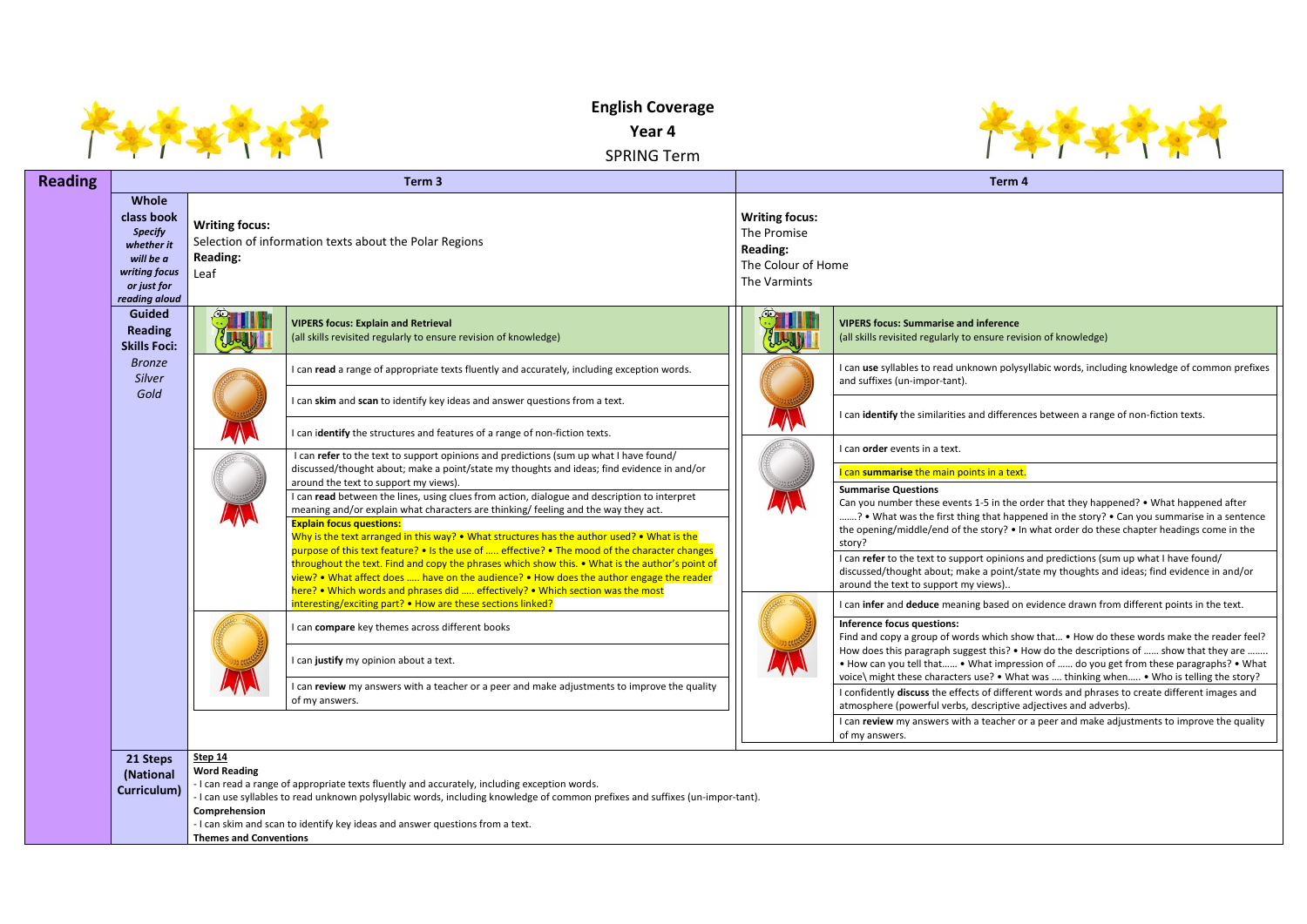|                                                                                                                   |                         | <b>Language for Effect</b><br><b>Making Inference</b>                                                                                                                                                                                                                                                                                                                                                                                                                                             | - I can compare and talk about the structures and features of a range of non-fiction texts.<br>- I can compare key themes across different books.<br>- I can read between the lines, using clues from action, dialogue and description to interpret meaning and/or explain what characters are thinking/ feeling and the way they act. |                                                                                                                                                              |                                                                                                                                                                    |                                                                                                                                          |                                                                                                                                      |                                                                                                                                 |                                                                                                                                                          |                                                                                                                                                                                |                                                                                                                                                                                            |                                                                                                                                                                                         |                                                                                                                               |
|-------------------------------------------------------------------------------------------------------------------|-------------------------|---------------------------------------------------------------------------------------------------------------------------------------------------------------------------------------------------------------------------------------------------------------------------------------------------------------------------------------------------------------------------------------------------------------------------------------------------------------------------------------------------|----------------------------------------------------------------------------------------------------------------------------------------------------------------------------------------------------------------------------------------------------------------------------------------------------------------------------------------|--------------------------------------------------------------------------------------------------------------------------------------------------------------|--------------------------------------------------------------------------------------------------------------------------------------------------------------------|------------------------------------------------------------------------------------------------------------------------------------------|--------------------------------------------------------------------------------------------------------------------------------------|---------------------------------------------------------------------------------------------------------------------------------|----------------------------------------------------------------------------------------------------------------------------------------------------------|--------------------------------------------------------------------------------------------------------------------------------------------------------------------------------|--------------------------------------------------------------------------------------------------------------------------------------------------------------------------------------------|-----------------------------------------------------------------------------------------------------------------------------------------------------------------------------------------|-------------------------------------------------------------------------------------------------------------------------------|
|                                                                                                                   |                         | - I confidently talk about the effects of different words and phrases to create different images and atmosphere (powerful verbs, descriptive adjectives and adverbs).<br>- I can infer and deduce meaning based on evidence drawn from different points in the text.<br>- I can refer to the text to support opinions and predictions (sum up what I have found/ discussed/thought about; make a point/state my thoughts and ideas; find evidence in and/or around the text to support my views). |                                                                                                                                                                                                                                                                                                                                        |                                                                                                                                                              |                                                                                                                                                                    |                                                                                                                                          |                                                                                                                                      |                                                                                                                                 |                                                                                                                                                          |                                                                                                                                                                                |                                                                                                                                                                                            |                                                                                                                                                                                         |                                                                                                                               |
|                                                                                                                   |                         |                                                                                                                                                                                                                                                                                                                                                                                                                                                                                                   |                                                                                                                                                                                                                                                                                                                                        |                                                                                                                                                              | Term <sub>3</sub>                                                                                                                                                  |                                                                                                                                          |                                                                                                                                      |                                                                                                                                 |                                                                                                                                                          |                                                                                                                                                                                | Term 4                                                                                                                                                                                     |                                                                                                                                                                                         |                                                                                                                               |
|                                                                                                                   |                         | Week 1<br>$(3 \text{ days})$                                                                                                                                                                                                                                                                                                                                                                                                                                                                      | Week 2                                                                                                                                                                                                                                                                                                                                 | Week 3                                                                                                                                                       | Week 4                                                                                                                                                             | Week 5                                                                                                                                   | Week 6                                                                                                                               | Week 1                                                                                                                          | Week 2                                                                                                                                                   | Week 3                                                                                                                                                                         | Week 4                                                                                                                                                                                     | Week 5                                                                                                                                                                                  | Week 6                                                                                                                        |
|                                                                                                                   |                         | N/A                                                                                                                                                                                                                                                                                                                                                                                                                                                                                               | The long /a/<br>vowel sound<br>spelled 'ei.'                                                                                                                                                                                                                                                                                           | The long /a/<br>vowel sound<br>spelled 'ey.'                                                                                                                 | Adding the suffix<br>-ly.<br>calmly                                                                                                                                | Homophones<br>grate<br>great                                                                                                             | Challenge Words<br>build<br>describe                                                                                                 | The /l/ sound<br>spelled '-al' at<br>the end of words.                                                                          | The /l/ sound<br>spelled '-le' at<br>the end of words.                                                                                                   | Adding the suffix<br>'-ly' when the<br>root word ends in<br>$  e\rangle$ .                                                                                                     | Adding the suffix<br>'-ally' which is<br>used instead of '-<br>ly' when the root                                                                                                           | Adding the suffix<br>-ly.<br>truly                                                                                                                                                      | Challenge Words<br>address<br>arrive                                                                                          |
| <b>Phonics</b><br>and<br>spelling<br>(Linked to<br>Letters and                                                    | Year 3<br><b>Revise</b> |                                                                                                                                                                                                                                                                                                                                                                                                                                                                                                   | vein<br>weigh<br>eight<br>neighbour<br>sleigh<br>reign<br>freight<br>reins<br>veil                                                                                                                                                                                                                                                     | obey<br>prey<br>convey<br>survey<br>grey<br>osprey<br>disobey<br>they<br>surveyor                                                                            | exactly<br>deadly<br>bravely<br>boldly<br>gladly<br>deeply<br>clearly<br>hourly<br>quickly                                                                         | grown<br>groan<br>main<br>mane<br>meat<br>meet<br>missed<br>mist                                                                         | imagine<br>library<br>natural<br>ordinary<br>promise<br>recent<br>suppose<br>weight                                                  | arrival<br>burial<br>comical<br>emotional<br>national<br>magical<br>personal<br>optional<br>survival                            | battle<br>article<br>struggle<br>possible<br>capable<br>settle<br>humble<br>terrible<br>example                                                          | gently<br>simply<br>humbly<br>nobly<br>durably<br>terribly<br>incredibly<br>responsibly                                                                                        | word ends in '-ic'.<br>basically<br>frantically<br>dramatically<br>historically<br>nationally<br>emotionally<br>accidentally                                                               | duly<br>publicly<br>daily<br>slyly<br>shyly<br>fully<br>wholly<br>coyly<br>happily                                                                                                      | certain<br>experience<br>history<br>mention<br>occasionally<br>probably<br>reign<br>sentence                                  |
| <b>Sounds</b><br><b>Progression</b>                                                                               |                         |                                                                                                                                                                                                                                                                                                                                                                                                                                                                                                   | eighteen                                                                                                                                                                                                                                                                                                                               | conveyor                                                                                                                                                     |                                                                                                                                                                    |                                                                                                                                          |                                                                                                                                      | tropical                                                                                                                        | adjustable                                                                                                                                               | wrinkly<br>possibly                                                                                                                                                            | automatically<br>traditionally<br>specifically                                                                                                                                             |                                                                                                                                                                                         |                                                                                                                               |
| and<br><b>National</b><br>Curriculum)                                                                             | Year 4                  | N/A                                                                                                                                                                                                                                                                                                                                                                                                                                                                                               | Adding the suffix<br>'-ous'.<br>poisonous<br>dangerous<br>mountainous<br>marvellous<br>perilous<br>tremendous<br>enormous<br>jealous<br>precious<br>disastrous                                                                                                                                                                         | The suffix '-ous'.<br>courageous<br>outrageous<br>nervous<br>famous<br>adventurous<br>disadvantageous<br>ridiculous<br>carnivorous<br>rapturous<br>torturous | The 'ee' sound<br>spelt with an 'i'.<br>merriment<br>happiness<br>plentiful<br>penniless<br>happily<br>prettiest<br>nastiness<br>beautiful<br>pitiful<br>silliness | The suffix '-ous'<br>serious<br>obvious<br>curious<br>hideous<br>spontaneous<br>courteous<br>furious<br>various<br>victorious<br>gaseous | Challenge Words<br>breath<br>business<br>caught<br>different<br>exercise<br>extreme<br>medicine<br>possession<br>although<br>thought | The 'au' digraph.<br>naughty<br>caught<br>fraught<br>automatic<br>astronaut<br>cause<br>author<br>applaud<br>taught<br>audience | The suffix '-ion'.<br>invention<br>injection<br>action<br>hesitation<br>completion<br>stagnation<br>nomination<br>migration<br>conservation<br>selection | The suffix '-ion'<br>becomes '-ssion'.<br>expression<br>discussion<br>confession<br>permission<br>admission<br>impression<br>obsession<br>procession<br>omission<br>concussion | The suffix '-cian'<br>used instead of '-<br>sion'.<br>musician<br>magician<br>electrician<br>politician<br>mathematician<br>technician<br>optician<br>beautician<br>physician<br>dietician | Adding '-ly' to<br>create adverbs of<br>manner.<br>reluctantly<br>quickly<br>generously<br>unexpectedly<br>gently<br>curiously<br>furiously<br>seriously<br>victoriously<br>courteously | Challenge Words<br>group<br>height<br>particular<br>potatoes<br>separate<br>surprise<br>through<br>various<br>though<br>woman |
| <b>Spelling - 21 Steps</b><br>(National Curriculum)<br><b>Linked to Phonics and</b><br><b>Reading progression</b> |                         | Step 14                                                                                                                                                                                                                                                                                                                                                                                                                                                                                           | - I can use the standard English forms verb inflections (e.g. we were not we was).<br>- I can use the first two or three letters of word to check its spelling in a dictionary.                                                                                                                                                        |                                                                                                                                                              |                                                                                                                                                                    |                                                                                                                                          |                                                                                                                                      |                                                                                                                                 |                                                                                                                                                          |                                                                                                                                                                                |                                                                                                                                                                                            |                                                                                                                                                                                         |                                                                                                                               |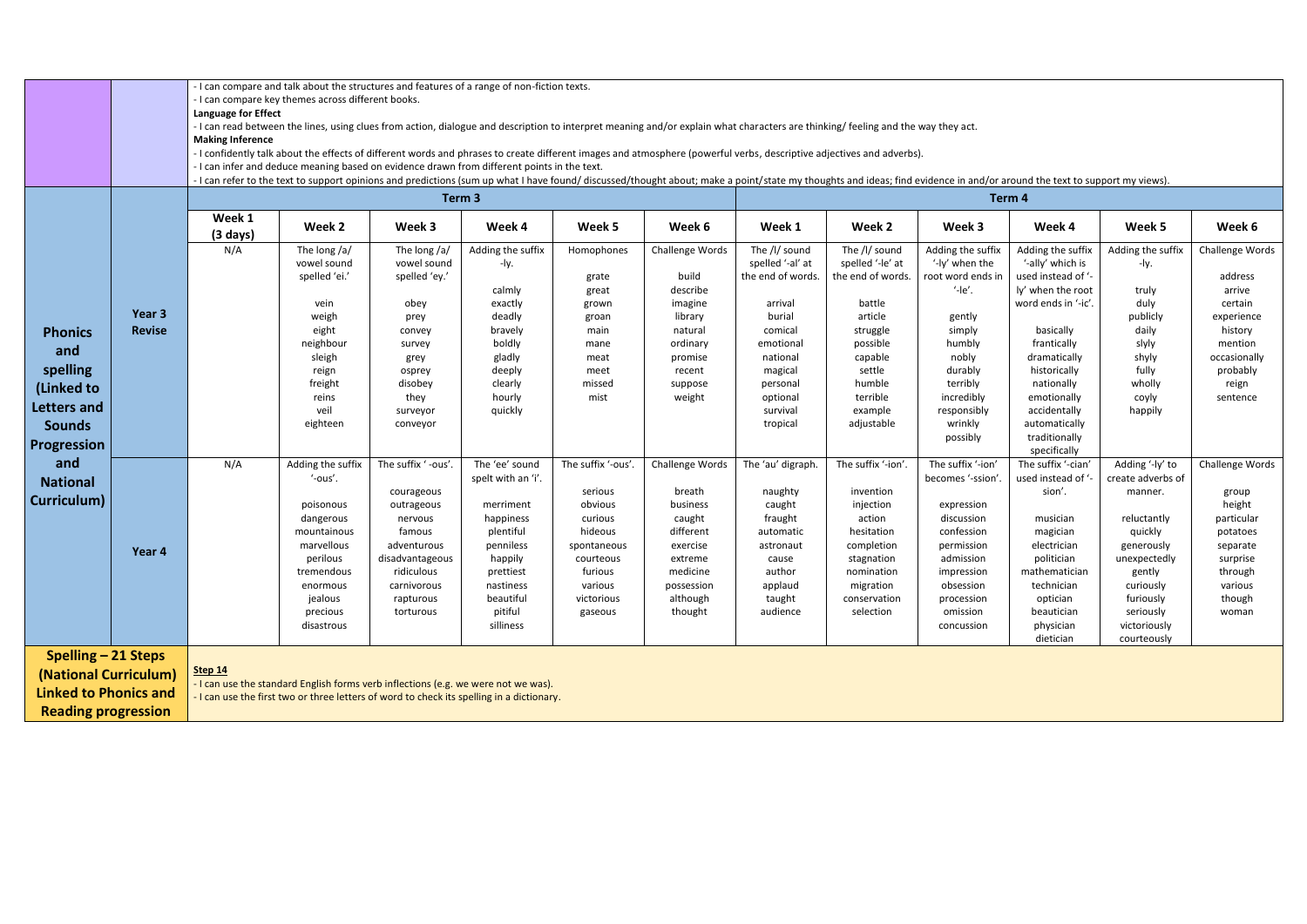|                                                                          |                                                                                                                                                                                                                            |                                                                                                                                                                                                                                                                                     | <b>Term 3 - Frozen Planet</b>                                                                                                                                                                                                                                                                                                                                                                                                                                                                                                                                                                                                                                                                                                                                                                                                                                                                                                                                                                                                                                                                                                                                                                                                                                                                                                                                                                                                                                                                                                                                                                                                                                                                                                                       |                                                                                           |                   | Term 4 – There's No Place Like Home                                                                           |                                                                   |                                                                                                                                                                                                                                                                                                                                                                                                            |                                                                                              |                                                                                    |                                              |                                                                                                                                              |  |  |
|--------------------------------------------------------------------------|----------------------------------------------------------------------------------------------------------------------------------------------------------------------------------------------------------------------------|-------------------------------------------------------------------------------------------------------------------------------------------------------------------------------------------------------------------------------------------------------------------------------------|-----------------------------------------------------------------------------------------------------------------------------------------------------------------------------------------------------------------------------------------------------------------------------------------------------------------------------------------------------------------------------------------------------------------------------------------------------------------------------------------------------------------------------------------------------------------------------------------------------------------------------------------------------------------------------------------------------------------------------------------------------------------------------------------------------------------------------------------------------------------------------------------------------------------------------------------------------------------------------------------------------------------------------------------------------------------------------------------------------------------------------------------------------------------------------------------------------------------------------------------------------------------------------------------------------------------------------------------------------------------------------------------------------------------------------------------------------------------------------------------------------------------------------------------------------------------------------------------------------------------------------------------------------------------------------------------------------------------------------------------------------|-------------------------------------------------------------------------------------------|-------------------|---------------------------------------------------------------------------------------------------------------|-------------------------------------------------------------------|------------------------------------------------------------------------------------------------------------------------------------------------------------------------------------------------------------------------------------------------------------------------------------------------------------------------------------------------------------------------------------------------------------|----------------------------------------------------------------------------------------------|------------------------------------------------------------------------------------|----------------------------------------------|----------------------------------------------------------------------------------------------------------------------------------------------|--|--|
| <b>Writing</b>                                                           | Week 1<br>$(3 \text{ days})$                                                                                                                                                                                               | Week 2                                                                                                                                                                                                                                                                              |                                                                                                                                                                                                                                                                                                                                                                                                                                                                                                                                                                                                                                                                                                                                                                                                                                                                                                                                                                                                                                                                                                                                                                                                                                                                                                                                                                                                                                                                                                                                                                                                                                                                                                                                                     | Week 4                                                                                    | Week 5            | Week 6                                                                                                        | Week 1                                                            | Week 2                                                                                                                                                                                                                                                                                                                                                                                                     | Week 3                                                                                       | Week 4                                                                             | Week 5                                       | Week 6                                                                                                                                       |  |  |
| <b>Genre/Composition</b>                                                 |                                                                                                                                                                                                                            | <b>Non-chronological Report</b>                                                                                                                                                                                                                                                     | <b>Journey to Antarctica</b><br>Recount                                                                                                                                                                                                                                                                                                                                                                                                                                                                                                                                                                                                                                                                                                                                                                                                                                                                                                                                                                                                                                                                                                                                                                                                                                                                                                                                                                                                                                                                                                                                                                                                                                                                                                             |                                                                                           |                   | <b>Persuasive writing</b>                                                                                     |                                                                   | <b>The Promise</b><br>Setting description $-$ the city                                                                                                                                                                                                                                                                                                                                                     | <b>The Promise</b><br><b>Diary Writing</b>                                                   |                                                                                    | <b>The Promise</b>                           | <b>Letter Writing</b>                                                                                                                        |  |  |
| <b>Genre specific coverage</b>                                           | cause.<br>theme.<br>$\bullet$                                                                                                                                                                                              | Use of conjunctions to<br>express time, place and<br>Use of paragraphs around a<br>Apostrophe for possession.<br>Possessive pronouns.                                                                                                                                               | Use of fronted adverbials<br>(and comma afterwards).<br>Appropriate choice of<br>time, place and cause.<br>Constructing complex<br>sentences (and using a<br>comma to mark a pause).                                                                                                                                                                                                                                                                                                                                                                                                                                                                                                                                                                                                                                                                                                                                                                                                                                                                                                                                                                                                                                                                                                                                                                                                                                                                                                                                                                                                                                                                                                                                                                | pronoun to avoid ambiguity.<br>Use of conjunctions, adverbs<br>or prepositions to express | support argument. | Building an argument.<br>Facts and evidence to<br>Conjunctions to link ideas.<br>Use of rhetorical questions. | negotiables.<br>adjectives.<br>Focus on editing -<br>vocabulary). | Revision of all writing non-<br>Word classes and revision of<br>language through colour.<br>Word classes and revision of<br>language through colour.<br>Expanded noun phrases -<br>highlighting the comma to<br>separate two or more<br>Fronted adverbials-<br>highlighting the comma after<br>the fronted adverbial.<br>particularly E1 and E2<br>(punctuation, spelling,<br>Dictionary / thesaurus work. | <b>Fronted adverbials to</b><br>(using conjunctions).<br>$\bullet$<br>of pronouns.<br>theme. | express time and cause<br>Appropriate choice and use<br>Use of paragraphs around a | against.<br>theme.<br>cause.<br>of pronouns. | Building an argument for or<br>Use of paragraphs around a<br>Use of conjunctions to<br>express time, place and<br>Appropriate choice and use |  |  |
| <b>Writing:</b><br>(Including EGPS)<br>21 Steps<br>(National Curriculum) | <b>Step 14</b><br><b>Spelling</b><br><b>Handwriting</b><br>Composition<br>Working towards:<br>- I can discuss and record my ideas.<br>- I can write in a variety of genre.<br><b>Vocabulary and Grammar</b><br>Punctuation | - I can organise my writing in paragraphs around a theme.<br>- I can use the features of non-narrative material.<br>- I can use paragraphs as a way to group related material.<br>- I am beginning to use fronted adverbials.<br>- I can punctuate speech accurately in my writing. | - I can use the standard English forms verb inflections (e.g. we were not we was).<br>- I can use the first two or three letters of word to check its spelling in a dictionary.<br>- I can use the diagonal and horizontal strokes that are needed to join letters and understand which letters, when adjacent to one another, are best left un-joined.<br>- I can talk about a genre of writing identifying is structure, vocabulary and grammar.<br>- I can compose and rehearse sentences orally improving them through a range of varied and rich vocabulary and range of sentence structures.<br>- I can create settings, characters and plot in narrative writing.<br>- I can proof read my work to check for spelling, grammar and punctuation errors.<br>- I can assess the effectiveness of my own and others writing.<br>- I can propose changes to grammar and vocabulary to improve consistency including the accuracy of pronouns.<br>- I can read aloud to a group or class using the appropriate intonation and control the tone and volume so that the meaning is clear.<br>- I can evaluate what I have written with the teacher or another pupil.<br>- I can use the present perfect form of verbs in contrast to the past tense.<br>- I can use pronouns appropriately to avoid repeating the noun.<br>- I can express time, place and cause using conjunctions, adverbs or prepositions.<br>- I can identify the main and subordinate clause in a sentence.<br>- I can choose specific nouns and powerful verbs depending on the purpose of my writing.<br>- I can compare the apostrophe for omission with the apostrophe for possession.<br>- I can explain and demonstrate the difference between plural and possessive 's'. |                                                                                           |                   |                                                                                                               |                                                                   |                                                                                                                                                                                                                                                                                                                                                                                                            |                                                                                              |                                                                                    |                                              |                                                                                                                                              |  |  |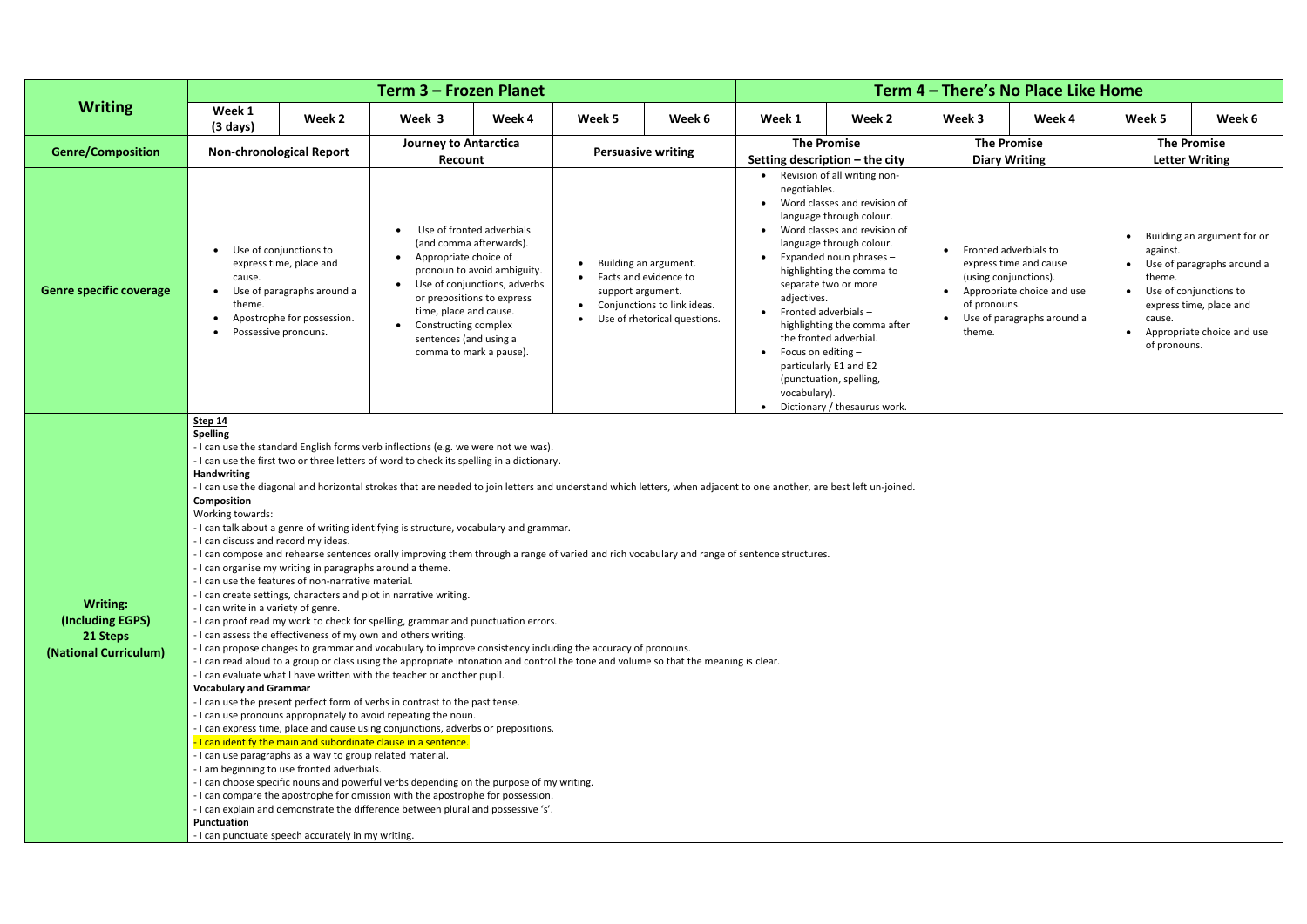| ! can use commas after fronted adverbials.                                      |
|---------------------------------------------------------------------------------|
| I can use a comma to mark a pause in a complex sentence.                        |
| I can indicate possession by using the possessive apostrophe with plural nouns. |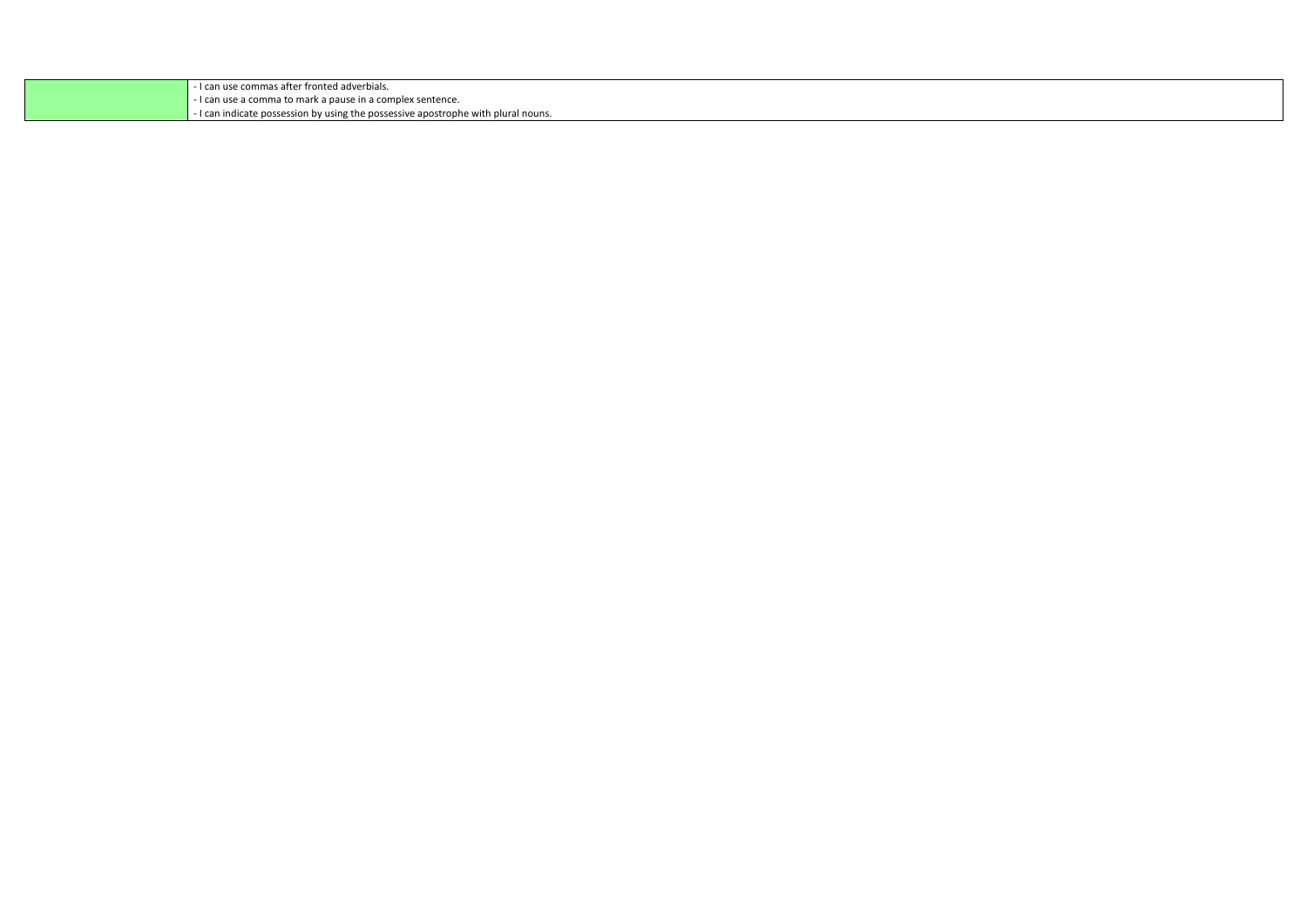

# **English Coverage**

**Year 4**

SUMMER Term

| <b>Reading</b> |                                                                                                             |                                                                                                                                                              | Term 5                                                                                                                                                                                                                                                                                                                                                                                                                                                                                                                                                                                                                                                                                                                                                                                                                                                                                                                                                                                                                                                                                                                                                                                                                                                                                                                           |                                                   | Term 6                                                                                                                                                                                                                                                                                                                                                                                                                                                                                                                                                                                                                                                                                                                                                                             |
|----------------|-------------------------------------------------------------------------------------------------------------|--------------------------------------------------------------------------------------------------------------------------------------------------------------|----------------------------------------------------------------------------------------------------------------------------------------------------------------------------------------------------------------------------------------------------------------------------------------------------------------------------------------------------------------------------------------------------------------------------------------------------------------------------------------------------------------------------------------------------------------------------------------------------------------------------------------------------------------------------------------------------------------------------------------------------------------------------------------------------------------------------------------------------------------------------------------------------------------------------------------------------------------------------------------------------------------------------------------------------------------------------------------------------------------------------------------------------------------------------------------------------------------------------------------------------------------------------------------------------------------------------------|---------------------------------------------------|------------------------------------------------------------------------------------------------------------------------------------------------------------------------------------------------------------------------------------------------------------------------------------------------------------------------------------------------------------------------------------------------------------------------------------------------------------------------------------------------------------------------------------------------------------------------------------------------------------------------------------------------------------------------------------------------------------------------------------------------------------------------------------|
|                | <b>Whole class</b><br>book<br>Specify whether it<br>will be a writing<br>focus or just for<br>reading aloud | <b>Writing Focus:</b><br>Beowulf<br><b>Reading Aloud:</b><br>Anglo-Saxon Boy                                                                                 |                                                                                                                                                                                                                                                                                                                                                                                                                                                                                                                                                                                                                                                                                                                                                                                                                                                                                                                                                                                                                                                                                                                                                                                                                                                                                                                                  | <b>Writing Focus:</b><br>How to train your dragon |                                                                                                                                                                                                                                                                                                                                                                                                                                                                                                                                                                                                                                                                                                                                                                                    |
|                | <b>Guided Reading</b><br><b>Skills Foci:</b><br><b>Bronze</b><br>Silver<br>Gold                             | IIII<br>JU-JV                                                                                                                                                | <b>VIPERS focus: inference</b><br>(all skills revisited regularly to ensure revision of knowledge)<br>I can read more exception words, noting the unusual correspondences between spelling and<br>sound, and where these occur in the word.<br>I can recognise key themes in what I have read.<br>I can read books that are structured in different ways and reading for a range of purposes.<br>I can identify how language, structure and presentation contribute to meaning.<br>I can discuss my understanding and explain the meaning of words in context.<br><b>Inference focus questions:</b><br>Find and copy a group of words which show that • How do these words make the reader<br>feel? How does this paragraph suggest this? • How do the descriptions of  show that they<br>are  • How can you tell that • What impression of  do you get from these<br>paragraphs? • What voice\ might these characters use? • What was  thinking when •<br>Who is telling the story?<br>I can draw inferences such as inferring character's feelings, thoughts and motives from their<br>actions, and justifying inferences from evidence.<br>I can predict what might happen from details stated and implied.<br>I can review my answers with a teacher or a peer and make adjustments to improve the<br>quality of my answers. | <b>STILL!</b><br><b>JUSTIN 1</b>                  | <b>VIPERS focus: Explain and Retrieval</b><br>(all skills revisited regularly to ensure revision o<br>I can apply knowledge of root words prefixes ar<br>to understand the meaning of new words they<br>I know how non-fiction texts are structured and<br>I can scan a text for information.<br>I can retrieve and record information from non<br>I can recognise key themes in what I have read.<br><b>Retrieval Focus Questions:</b><br>. How would you describe this story/text? Wha<br>often? . Who had? Who is? Who did? .<br>is ? • What can you learn from  from th<br>told from whose perspective?<br>I can identify how language, structure and pres<br>I can justify my opinions and predictions using<br>I can review my answers with a teacher or a pe<br>my answers. |
|                | 21 Steps<br>(National<br>Curriculum)                                                                        | <b>End of year 4 expectations</b><br><b>Word Reading</b><br>Comprehension<br><b>Themes and Conventions</b><br>Language for Effect<br><b>Making Inference</b> | - Read more exception words, noting the unusual correspondences between spelling and sound, and where these occur in the word.<br>- Apply knowledge of root words prefixes and suffixes (see appendix 1), both to read aloud and to understand the meaning of new words they meet.<br>- Retrieve and record information from nonfiction.<br>- Read books that are structured in different ways and reading for a range of purposes.<br>- Recognise key themes in what they read.<br>- Identify how language, structure and presentation contribute to meaning.<br>- To discuss their understanding and explain the meaning of words in context.<br>- Draw inferences such as inferring character's feelings, thoughts and motives from their actions, and justifying inferences from evidence.                                                                                                                                                                                                                                                                                                                                                                                                                                                                                                                                   |                                                   |                                                                                                                                                                                                                                                                                                                                                                                                                                                                                                                                                                                                                                                                                                                                                                                    |



vision of knowledge)

refixes and suffixes (see appendix 1), both to read aloud and ds they meet

ured and can name their features.

rom non-fiction. **I** ve read.

\*xt? What genre is it? How do you know? • How did...? • How did….? • What happened to…? • What does…. do? • How ….. from this section? • Give one example of…… • The story is

I and presentation contribute to meaning.

Is using evidence from the text.

**r** or a peer and make adjustments to improve the quality of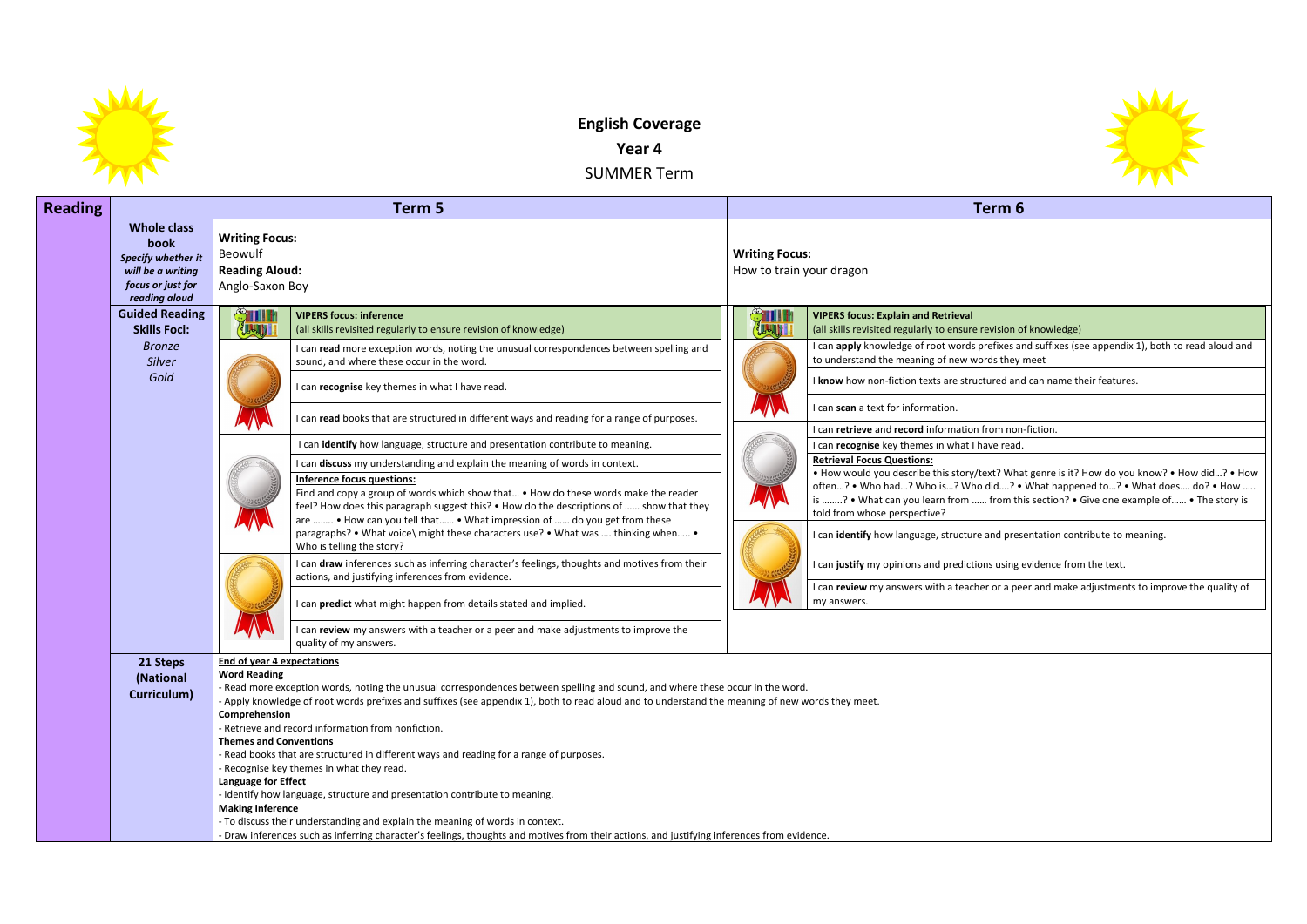|                    |                                | - Predict what might happen from details stated and implied |                                   |                                                   |                                                                                                                         |                          |                       |                         |                                         |                                           |                             |                                         |                                             |                              |
|--------------------|--------------------------------|-------------------------------------------------------------|-----------------------------------|---------------------------------------------------|-------------------------------------------------------------------------------------------------------------------------|--------------------------|-----------------------|-------------------------|-----------------------------------------|-------------------------------------------|-----------------------------|-----------------------------------------|---------------------------------------------|------------------------------|
|                    |                                |                                                             |                                   |                                                   | Term 5                                                                                                                  |                          |                       |                         |                                         |                                           | Term 6                      |                                         |                                             |                              |
|                    |                                | Week 1                                                      | Week 2                            | Week 3                                            | Week 4                                                                                                                  | Week 5                   | Week 6                | Week 1                  | Week 2                                  | Week 3                                    | Week 4                      | Week 5                                  | Week 6                                      | Week 7                       |
|                    |                                | Words ending in<br>'-er' when the                           | Words with the<br>/k/ sound       | Words ending<br>with the $/g/$                    | Words with the<br>/s/ sound                                                                                             | Homophones               | Challenge<br>Words    | The suffix '-<br>sion'. | Challenge<br>Words                      | Revision                                  | Revision                    | Revision                                | Revision                                    | N/A                          |
|                    |                                | root word ends<br>in (t)ch.                                 | spelled 'ch'.                     | sound spelt '-<br>gue' and the /k/                | spelled 'sc'.                                                                                                           | ball<br>bawl             | accidentally          | division                | difficult                               | pleasure<br>island                        | freight<br>hourly           | teacher<br>scheme                       | disappear<br>reaction                       |                              |
|                    |                                | teacher                                                     | scheme<br>chorus                  | sound spelt '-<br>que'.                           | science<br>scene                                                                                                        | berry<br>bury            | breathe<br>century    | invasion<br>confusion   | important<br>length                     | dislocate<br>disadvantage                 | missed<br>suppose           | history<br>mention                      | capable<br>personal                         |                              |
|                    | Year 3<br><b>Revise</b>        | catcher<br>richer                                           | chemist<br>echo                   | vague                                             | discipline<br>fascinate                                                                                                 | brake<br>break           | consider<br>eight     | decision<br>collision   | perhaps<br>position                     | decide<br>survey                          | plaque<br>descend           | bawl<br>crescent                        | specifically<br>misunderstanding            |                              |
| <b>Phonics and</b> |                                | stretcher                                                   | character                         | league                                            | crescent                                                                                                                | fair                     | guard                 | television              | pressure                                | exactly                                   | grotesque                   | eighteen                                | freight                                     |                              |
| spelling           |                                | watcher                                                     | stomach                           | plague                                            | scissors                                                                                                                | fare                     | heard                 | erosion                 | question                                | bravely                                   | automatically               | regular                                 | committed                                   |                              |
|                    |                                | dispatcher                                                  | monarch                           | tongue                                            | ascend                                                                                                                  | mail                     | peculiar              | vision                  | strange                                 | ordinary                                  | daily                       | disable                                 | forbidden                                   |                              |
| (Linked to         |                                | butcher                                                     | school                            | fatigue                                           | scented                                                                                                                 | male                     | possible              | fusion                  | special                                 | promise                                   | scented                     | mane                                    | neighbour                                   |                              |
| Letters and        |                                | preacher                                                    | anchor                            | antique                                           | scenery                                                                                                                 |                          | quarter               | revision                | purpose                                 |                                           |                             |                                         |                                             |                              |
| <b>Sounds</b>      |                                | cruncher                                                    | chaos                             | unique                                            | descend                                                                                                                 |                          |                       |                         |                                         |                                           |                             |                                         |                                             |                              |
|                    |                                | scorcher                                                    |                                   | grotesque                                         |                                                                                                                         |                          |                       |                         |                                         |                                           |                             |                                         |                                             |                              |
| <b>Progression</b> |                                |                                                             |                                   | mosque<br>plaque                                  |                                                                                                                         |                          |                       |                         |                                         |                                           |                             |                                         |                                             |                              |
| and                |                                | Homophones                                                  | The /s/ sound                     | 'sol' word family                                 | 'phon' word                                                                                                             | The prefixes             | The prefix bi-        | Challenge               | Possessive                              | Revision                                  | Revision                    | Revision                                | Revision                                    | N/A                          |
|                    |                                |                                                             | spelt c before 'i'                | and 'real' word                                   | family and 'sign                                                                                                        | 'super-' 'anti-'         | meaning two.          | Words                   | apostrophes                             |                                           |                             |                                         |                                             |                              |
| <b>National</b>    |                                | scene                                                       | and 'e'.                          | family words.                                     | word family                                                                                                             | and 'auto-'.             |                       |                         | with plural                             | expression                                | incorrect                   | brochure                                | gently                                      |                              |
| Curriculum)        |                                | seen                                                        |                                   |                                                   | words.                                                                                                                  |                          | bicycle               | accident                | words.                                  | musician                                  | illegible                   | famous                                  | separate                                    |                              |
|                    |                                | whose                                                       | circle                            | solar                                             |                                                                                                                         | supermarket              | biplane               | actually                |                                         | reluctantly                               | subject                     | tension                                 | affect                                      |                              |
|                    |                                | who's                                                       | century                           | solution                                          | phone                                                                                                                   | superman                 | biped                 | busy                    | girls'                                  | group                                     | international               | penniless                               | unexpectedly                                |                              |
|                    | Year 4                         | affect<br>effect                                            | centaur                           | soluble<br>insoluble                              | telephone<br>phonics                                                                                                    | superstar                | bicentennial          | eighth<br>forward       | boys'<br>babies'                        | scene<br>circle                           | believe                     | hideous<br>different                    | potatoes                                    |                              |
|                    |                                | here                                                        | circus<br>princess                | dissolve                                          | microphone                                                                                                              | superhuman<br>antiseptic | biannual<br>bilingual | forwards                | children's                              | solar                                     | preparation<br>coronation   | astronaut                               | circus<br>insoluble                         |                              |
|                    |                                | hear                                                        | voice                             | real                                              | phonograph                                                                                                              | anticlockwise            | bicuspid              | guide                   | men's                                   | supermarket                               | wildly                      | completion                              | microphone                                  |                              |
|                    |                                | heel                                                        | medicine                          | reality                                           | sign                                                                                                                    | antisocial               | biceps                | possess                 | mice's                                  | bicycle                                   | bravely                     | admission                               | superhuman                                  |                              |
|                    |                                | heal                                                        | celebrate                         | realistic                                         | signature                                                                                                               | autobiography            | binoculars            | occasion                | ladies'                                 | except                                    | thoughtfully                | mathematician                           | bicentennial                                |                              |
|                    |                                |                                                             | celery                            | unreal                                            | assign                                                                                                                  | autograph                | bisect                | Wednesday               | cats'                                   |                                           |                             |                                         |                                             |                              |
|                    |                                |                                                             | pencil                            | realisation                                       | designer                                                                                                                | automatic                |                       |                         | women's                                 |                                           |                             |                                         |                                             |                              |
|                    |                                |                                                             |                                   |                                                   | signaller                                                                                                               |                          |                       |                         | geese's                                 |                                           |                             |                                         |                                             |                              |
|                    | Spelling – 21 Steps            |                                                             |                                   |                                                   |                                                                                                                         |                          |                       |                         |                                         |                                           |                             |                                         |                                             |                              |
|                    | (National Curriculum)          | <b>End of year 4 expectations</b>                           |                                   |                                                   | - I can use the first three letters of a word to check the spelling and meaning of new words.                           |                          |                       |                         |                                         |                                           |                             |                                         |                                             |                              |
|                    | <b>Linked to Phonics and</b>   |                                                             |                                   |                                                   | - I can write from memory simple sentences, dictated by the teacher, that includes words and punctuation taught so far. |                          |                       |                         |                                         |                                           |                             |                                         |                                             |                              |
|                    | <b>Reading progression</b>     |                                                             |                                   |                                                   |                                                                                                                         |                          |                       |                         |                                         |                                           |                             |                                         |                                             |                              |
|                    |                                |                                                             |                                   |                                                   | Term 5 - Anglo-Saxons                                                                                                   |                          |                       |                         |                                         |                                           | Term 6 - Victorious Vikings |                                         |                                             |                              |
|                    | <b>Writing</b>                 | Week 1<br>$(4 \text{ days})$                                | Week 2                            | Week 3<br>$(4 \text{ days})$                      | Week 4                                                                                                                  | Week 5                   | Week 6                | Week 1                  | Week 2                                  | Week 3                                    | Week 4                      | Week 5                                  | Week 6                                      | Week 7<br>$(3 \text{ days})$ |
|                    |                                |                                                             |                                   |                                                   | <b>Beowulf</b>                                                                                                          |                          |                       |                         | How to train your dragon                |                                           |                             | How to train your dragon                |                                             |                              |
|                    | <b>Genre/Composition</b>       |                                                             |                                   |                                                   | <b>Myths and Legends - Narrative Writing</b>                                                                            |                          |                       |                         | <b>Descriptive Writing</b>              |                                           |                             | <b>Instructions</b>                     |                                             |                              |
|                    |                                | $\bullet$                                                   |                                   | Use of fronted adverbials (and comma afterwards). |                                                                                                                         |                          |                       |                         | Word classes (language through colour). |                                           |                             |                                         | Use of precise imperatives (bossy verbs).   |                              |
|                    |                                |                                                             | Using the present perfect tense.  |                                                   |                                                                                                                         |                          |                       |                         |                                         | Expanded noun phrases - highlighting the  |                             | Fronted adverbials to explain how, when |                                             |                              |
|                    |                                |                                                             |                                   | Using inverted commas to punctuate direct speech. |                                                                                                                         |                          |                       |                         |                                         | comma to separate two or more adjectives. |                             | and where.                              |                                             |                              |
|                    | <b>Genre specific coverage</b> | $\bullet$                                                   | Use of paragraphs around a theme. |                                                   |                                                                                                                         |                          |                       |                         | Powerful vocabulary - dictionary /      |                                           |                             | Use of paragraphs around a theme.       |                                             |                              |
|                    |                                | ٠                                                           |                                   |                                                   | Appropriate choice of pronoun or noun across sentences to avoid repetition.                                             |                          |                       |                         | thesaurus skills.                       |                                           |                             | Using a range of sentence structure -   |                                             |                              |
|                    |                                |                                                             | Apostrophe for possession.        |                                                   |                                                                                                                         |                          |                       | Editing.<br>$\bullet$   |                                         |                                           |                             |                                         | including the use of conjunctions to create |                              |
|                    |                                |                                                             |                                   |                                                   | Using a range of sentence structure - including the use of conjunctions to create complex sentences.                    |                          |                       |                         | Apostrophe for possession.              |                                           |                             | complex sentences.                      |                                             |                              |